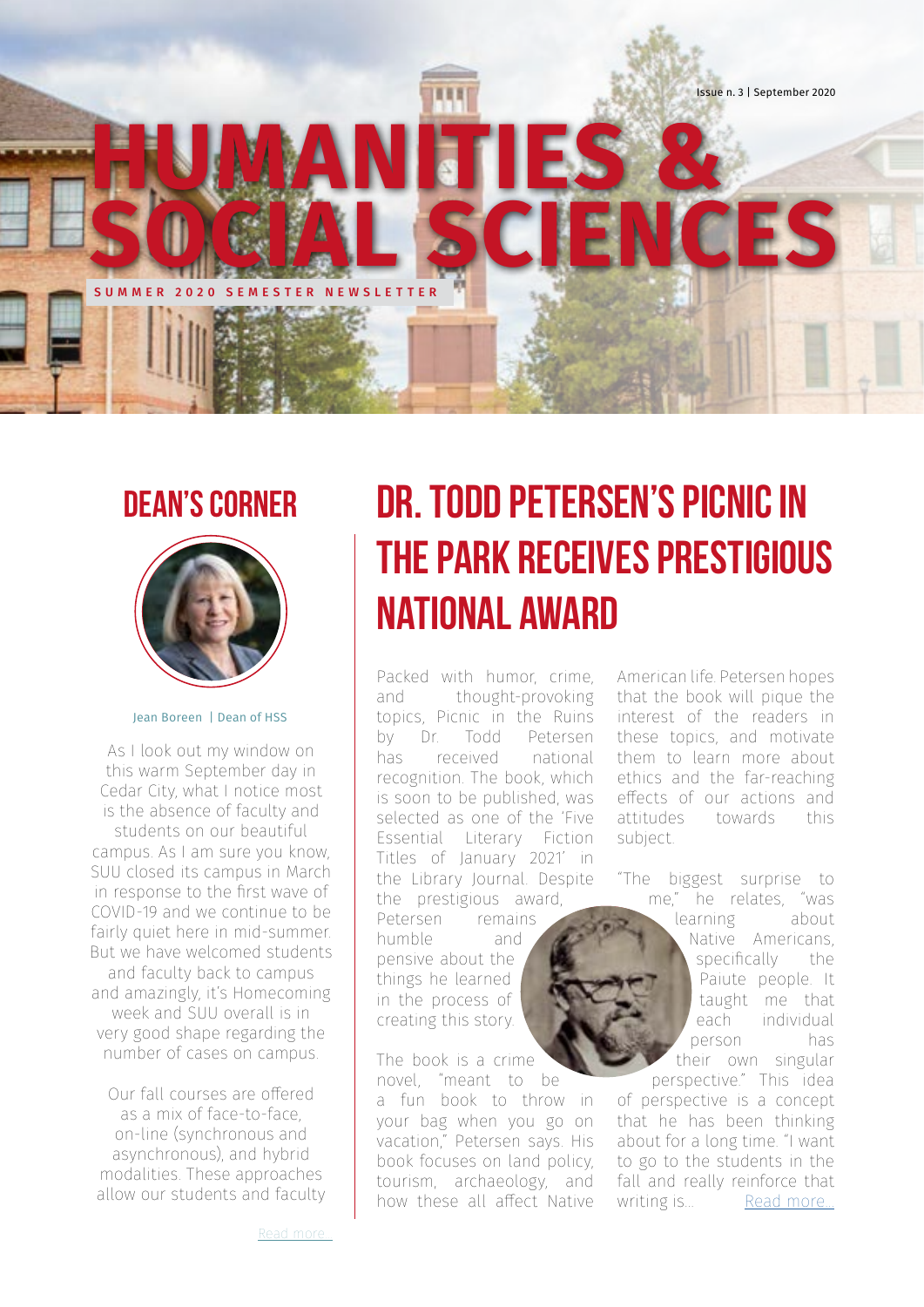## **Meet the Newest HSS Advisory Board Members**



2 Newsletter Issue n. 45, January 2016

#### **Darren and Rachelle Cox Stanley Parry**

Darren and Rachelle Cox live in Henderson, Nevada, and have been married for almost 28 years. Darren works as an Attorney and is a Chief Deputy Public Defender. Rachelle has worked as a homemaker, raising their 4 amazing children. Darren and Rachelle both received their Bachelor degree from SUU. Their association with the College of Humanities and Social Sciences has given them experience in life and provided a strong foundation to move their family forward both at home and at work. They both still have friends that they associate with from SUU, and visit the campus often. They encourage every student that they can to take advantage of the educational and social opportunities that SUU has to offer, even during the pandemic, and to be involved.

The Cox's focus daily on making simple and consistent progress, and are involved in their community and religion. They also enjoy playing sports and going to Pine Valley Mountain in Southern Utah, SUU and UNLV basketball games, University of Utah football games, all the sand dunes in the West, and Huntington beach.



Stanley Parry is from Las Vegas, Nevada, and with his wife is the father of 5 children and 11 grandchildren. He graduated from SUU (then Southern Utah State College) with his Bachelor degree, which earned him entrance into BYU law school, where he later graduated with his law degree. After graduating, he was able to work in Washington D.C.. He currently works as an attorney in Clark County, Nevada.

While Parry attended SUU, he served on the school government council, and he and his wife were dorm parents. They also welcomed their first two children into the family during their time at SUU. Parry is a strong believer that listening to the inner voice when making decisions is what brings success, and has lived by this motto all during his successful career in law.

### **ALUMNI SPOTLIGHT**

#### **MITCH OLSON**



**Graduated Fall 2011** I'm a proud Southern Utah University HHS (History major) alumnus, and have had a unique set of experiences since leaving Cedar. Just before graduation my wife, Ashton, and I decided we wanted to see where military life would take us if I enlisted in the Navy. After training for two years as a Mandarin-Chinese linguist in Monterey, CA, we shipped off to Hawaii. Four awesome years (and one false-alarm nuclear ballistic missile warning) later we had re-evaluated our plans and were getting ready to come back to the mainland and civilian life. Together we decided what we wanted to be happiest, and that I should pursue a career in the...